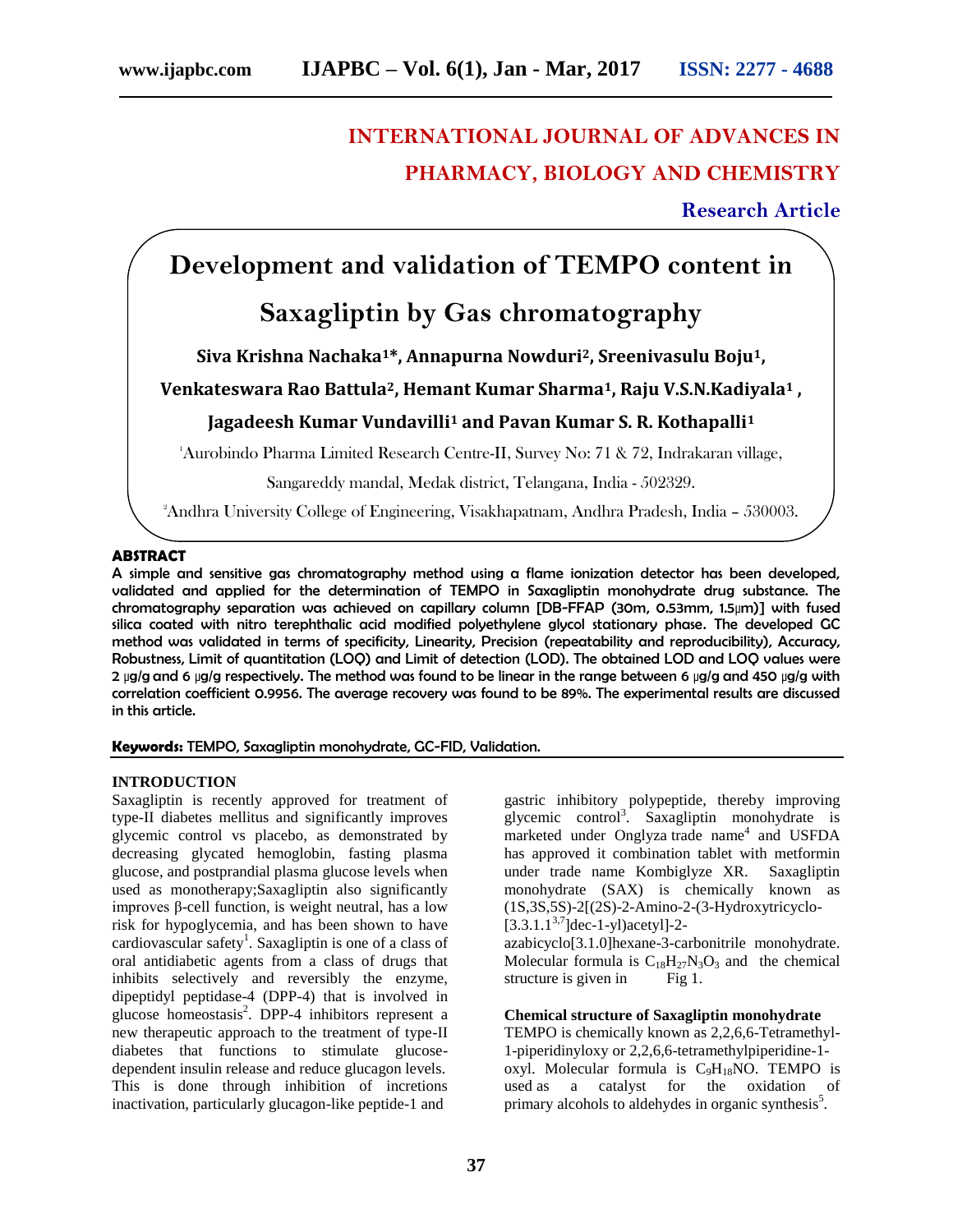

**Fig 1**

N-Boc 3-hydroxyadamantyl glycine, is one of the raw materials is used in the preparation of SAX. Further during the preparation of N-Boc 3 hydroxyadamantyl glycine, Adamantane 1-alcohol is used as starting material and which is converted into Adamantane 1-aldehyde where TEMPO is used as a catalyst. The inexpensive, high-potential TEMPO derivative, exhibits higher electrocatalytic activity than AZADO and ABNO for the oxidation of primary and secondary alcohols. Mechanistic studies provide insights into the origin of these unexpected reactivity trends<sup>6</sup>.

The chemical structures of N-Boc 3 hydroxyadamantyl glycine, TEMPO and conversion phenomenon are given in Fig.2.

Hence control of TEMPO in SAX is essential as it is a potentially genotoxic impurity<sup>7,8</sup>. This impurity limit is considered as 300µg/g as per daily dose taken from European medicines  $\overrightarrow{Agency}^{9,10}$ As per literature on TEMPO<sup>7,8</sup>, determination of TEMPO has been determined on GC-MS AND LC-MS. Since, GC with FID is mostly available at all labs, easy to handle and less expensive when compared with GC with mass detector and HPLC with mass detector the present work has been developed on GC-FID with

good sensitivity. Till date no mention is available regarding determination of TEMPO in SAX in literature to the best of our knowledge. The present work deals with development, optimization and validation of the gas chromatography method for the determination of TEMPO in SAX.

# **MATERIALS AND METHODS**

## **Solvents, Chemicals and Samples:**

TEMPO, Octadecane, Methanol, Ethanol, Ethyl acetate, Isopropyl alcohol, Acetonitrile, Methylene chloride, Benzene, N-Diisopropylethylamine, Methylmethanesulfonate, Ethylmethanesulfonate, Isopropylmethanesulfonate, Ethyl nicotinate, Isopropyl tert-butyl ether, t-butanol, Tetramethylethylenediamine were procured from Sigma Aldrich, Steinheim, Germany. Methylene chloride (Analytical grade, used as diluent), Formic acid (GR grade), HPLC water were procured from Merck chemicals, Mumbai, India. The investigated drug substance SAX was gifted from APL Research Centre Laboratories (A Division of Aurobindo Pharma Ltd., Hyderabad).

## **Instrumentation:**

A gas chromatograph 6890N equipped with flame ionization detector with CTC analytics auto sampler (Make: Agilent Technologies, Santa Clora, CA, USA) and gas chromatograph Shimadzu 2010 equipped with flame ionization detector with AOC-5000 auto sampler (Make: Shimadzu Corporation, Kyoto, Japan) with data acquisition and processing using Empower 3 Software Build 3471 were used in this research work.



**Fig 2. (2a) N-Boc 3-hydroxyadamantyl glycine (2b) TEMPO (2c) Conversion phenomenon**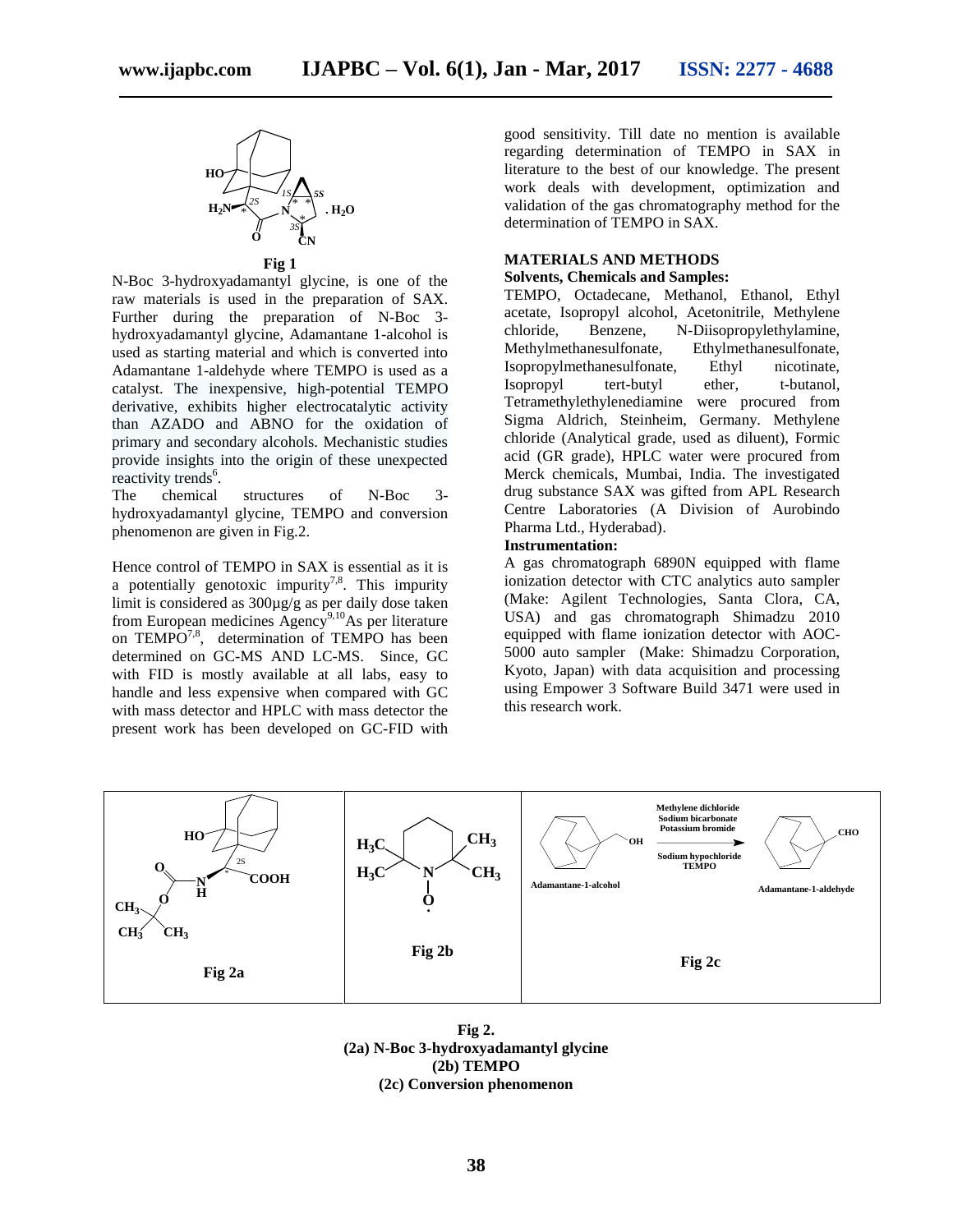## **Chromatographic conditions and methodology:**

The chromatographic separation was achieved on capillary column [DB-FFAP (30m, 0.53mm, 1.5µm)] with fused silica coated with nitro terephthalic acid modified polyethylene glycol stationary phase, Make: J&W Scientific. Nitrogen was used as carrier gas for entire experiments as it provides good base line. The other method parameters, which were used for this work has mentioned below.

Injector temperature: 220°C Detector temperature : 260°C Detector :Flame ionization detector (FID) Carrier gas : Nitrogen<br>Spit ratio : 1:3 Spit ratio Run time : 30min Injection volume : 2µL Column Pressure programme : 60kPa

Column oven temperature programme:  $20^{\circ}$ C/min

 $120^{\circ}$ C (5min)  $\longrightarrow$   $220^{\circ}$ C (20min)

#### **Preparation of solutions:**

### *Formic acid solution*

Transfer 75 ml of Formic acid into a 100 ml clean dry volumetric flask containing about 10 ml of water, mix and make up to volume with water.

#### *Internal standard solution*

Accurately weigh and transfer about 155 mg of Octadecane into a 25 ml clean, dry volumetric flask containing about 15 ml of Methylene chloride, mix and make up to volume with Methylene chloride. Dilute 1.0 ml of this solution to 250 ml with Methylene chloride.

#### *Blank solution*

Into a clean, dry glass centrifuge tube, take 3 ml of Formic acid solution, add 3 ml of internal standard solution and shake vigorously for 1min. Allow the two phases to separate. Collect the lower layer (Methylene chloride layer) and inject into GC.

#### *Standard solution*

Accurately weigh and transfer about 62.5 mg of TEMPO into a 25 ml clean, dry volumetric flask containing about 10 ml of internal standard solution, dissolve and make up to volume with internal standard solution. Dilute 1.0 ml of this solution to 50 ml with internal standard solution.

Into a clean, dry glass centrifuge tube, take 3 ml of Formic acid solution, add 3 ml of standard solution and shake vigorously for 1min. Allow the two phases

to separate. Collect the lower layer and inject into GC.

#### *Sample solution*

Accurately weigh and transfer about 500 mg of SAX sample into a clean, dry glass centrifuge tube, Take 3 ml of Formic acid solution and shake to dissolve the sample. Add 3 ml of internal standard solution and shake vigorously for 1min. Allow the two phases to separate. Collect the lower layer and inject into GC.

# **RESULTS AND DISCUSSION**

**Method development and optimization:**

The objective of this work is to determine low level concentration of TEMPO in SAX drug substance by using GC-FID which is easily available instrument, good separation and desired sensitivity. Some of analytical methods were available in literature for quantification of TEMPO by GCMS and LCMS techniques [7-8]. The present investigation was initiated for the quantification of TEMPO by GC-FID technique in SAX, as GC instrument is mostly available at all laboratories and easy to handle.

There was no option for UV or Fluorescence detection to quantify TEMPO as no chromopore present in this analyte. Hence, gas chromatography was chosen as analytical technique. Further, the method development trails were carried out based on SAX and TEMPO solubilities. Initially, DB-1 column  $(30m \text{ long with } 0.53 \text{ mm} \text{ ID}, 3.0 \text{ um Particle})$ diameter) with 100% dimethyl polysiloxane as stationary phase, direct injection technique with methanol has been chosen with by setting the following temperature programme at constant pressure 40 kpa.

Column oven temperature programme:

$$
20^{\circ}\text{C/min}
$$
\n
$$
60^{\circ}\text{C (5min)}
$$
\n
$$
220^{\circ}\text{C (17min)}.
$$

Standard solution (300µg/g) concentration has been prepared with respect to sample concentration and injected in to GC by using all the above method parameters. In this trail, interference from sample matrix and low response of analyte was observed. During method optimization, various solvents were used to avoid interference and response issues in direct injection technique. Hence, the extraction procedure was chosen with formic acid and methylene chloride and internal standard as octadecane as mentioned in chromatographic conditions and methodology section. In this trail, sample interference was resolved but analyte peak shape and response was not good. Finally, DB-FFAP column (30m, 0.53mm, 1.5µm) was used and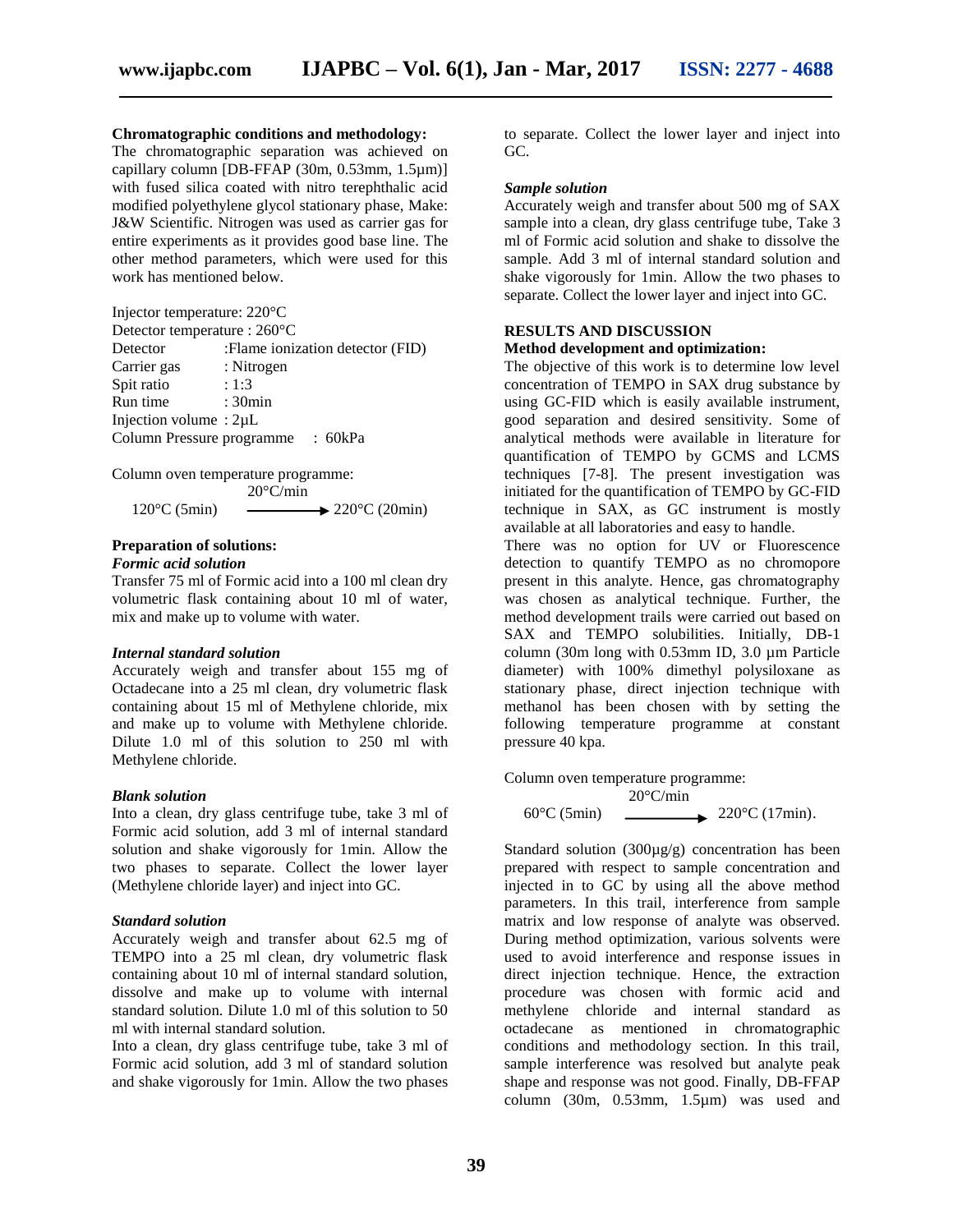programme was changed by keeping pressure as 60 kpa constantly.

Column oven temperature programme: 20°C/min  $120^{\circ}$ C (5min)  $\longrightarrow$   $220^{\circ}$ C (20min).

Finally satisfactory separation with better peak shapes and response were achieved on chromatographic conditions. The optimized chromatographic conditions and sample preparations were given at chromatographic conditions and methodology section.

## **Method validation:**

The optimized gas chromatography method was validated according to ICH guideline  $Q2 (R1)^{11}$  in terms of Precision (System precision, Method precision and intermediate precision), Specificity, Limit of detection (LOD), Limit of quantification (LOQ), linearity, accuracy and Robustness.

### *Specificity*

Specificity is the ability of the method to measure the analyte response in presence of all residual solvents (Methanol, Ethanol, Isopropyl alcohol, Methylene chloride, Acetonitrile, N, N-Diisopropylethylamine, Ethyl acetate) which are used in the synthesis process of SAX drug substance.

In specificity experiment, blank solution, all residual solvents which are used in synthesis process of SAX (Methanol, Ethanol, Isopropyl alcohol, Methylene chloride, Acetonitrile, N, N-Diisopropylethylamine, Ethyl acetate) including TEMPO and Octadecane solutions were prepared individually and injected into GC to confirm the retention times. Benzene was also injected, since benzene can be considered as possible contaminant. Solutions of SAX (control sample), SAX spiked with TEMPO at 300µg/g level (spiked sample) and SAX spiked with all residual solvents including TEMPO at 300µg/g (all spiked sample) solutions were prepared and injected into GC. From the obtained data, TEMPO peak was well separated from all other solvents and indicating that the test method is selective and specific for the determination of TEMPO in SAX. Retention times of all solvents are given in Table 1, and Spiked sample data is reported in Table 2. Typical GC chromatograms of Blank solution, Standard solution, Control sample (As such sample), Spiked sample and all spiked sample solutions are given in Fig 3.

# *Limit of detection (LOD) and Limit of quantification (LOQ)*

Standard solution (300µg/g concentration) of TEMPO was prepared and injected into gas

chromatograph. The Limit of detection (LOD) and Limit of quantification (LOQ) values for TEMPO was determined by signal to noise ratio  $(s/n)$  method. The minimum concentration at 3:1 s/n was considered as LOD and the concentration at 10:1 s/n was established as LOQ. The predicted LOD and LOQ values obtained for TEMPO were  $2 \mu g/g$  and 6 µg/g respectively with respect to sample concentration. Precision was verified by preparing the solutions at about LOD and LOQ concentrations and injected each solution six times in to GC and the achieved précised values are given in Table 3.

### *Linearity*

The linearity was evaluated by measuring area ratio for TEMPO with respective internal standard (Octadecane) over concentration range of 6  $\mu$ g/g to 450µg/g (LOQ to 150% of specification level) with respect to sample concentration and the obtained data was subjected to statistical analysis and the statistical results are reported in Table 3.

#### *Accuracy*

Accuracy of the method was verified through recovery experiments by spiking known amount of TEMPO at four levels i.e. LOQ level , 50%, 100% and 150% of specification level i.e. 300  $\mu$ g/g) in to SAX. Each preparation was analyzed in triplicate (n=3) and percent recovery was calculated. The obtained recovery results are tabulated in Table 4.

#### *Precision*

The precision of the method was studied using repeatability and reproducibility (ruggedness). The System precision was evaluated by injecting six replicates of standard solution for checking the performance of the gas chromatograph under the chromatographic conditions on the day tested (system precision) and calculated the area ratios of TEMPO and Octadecane from obtained areas.

Repeatability and reproducibility of the method was studied by analyzing six sample solutions separately. Repeatability was the intra-day variation (method precision) demonstrated by preparing six sample solutions individually using a single batch of SAX spiked with TEMPO at about 300µg/g concentration level and content was determined.

The intermediate precision was the inter-day variation (ruggedness) defined as the degree of reproducibility obtained by following the same procedure as mentioned for method precision experiment. Ruggedness of the method was evaluated by preparing six individual sample preparations (same sample which was used in method precision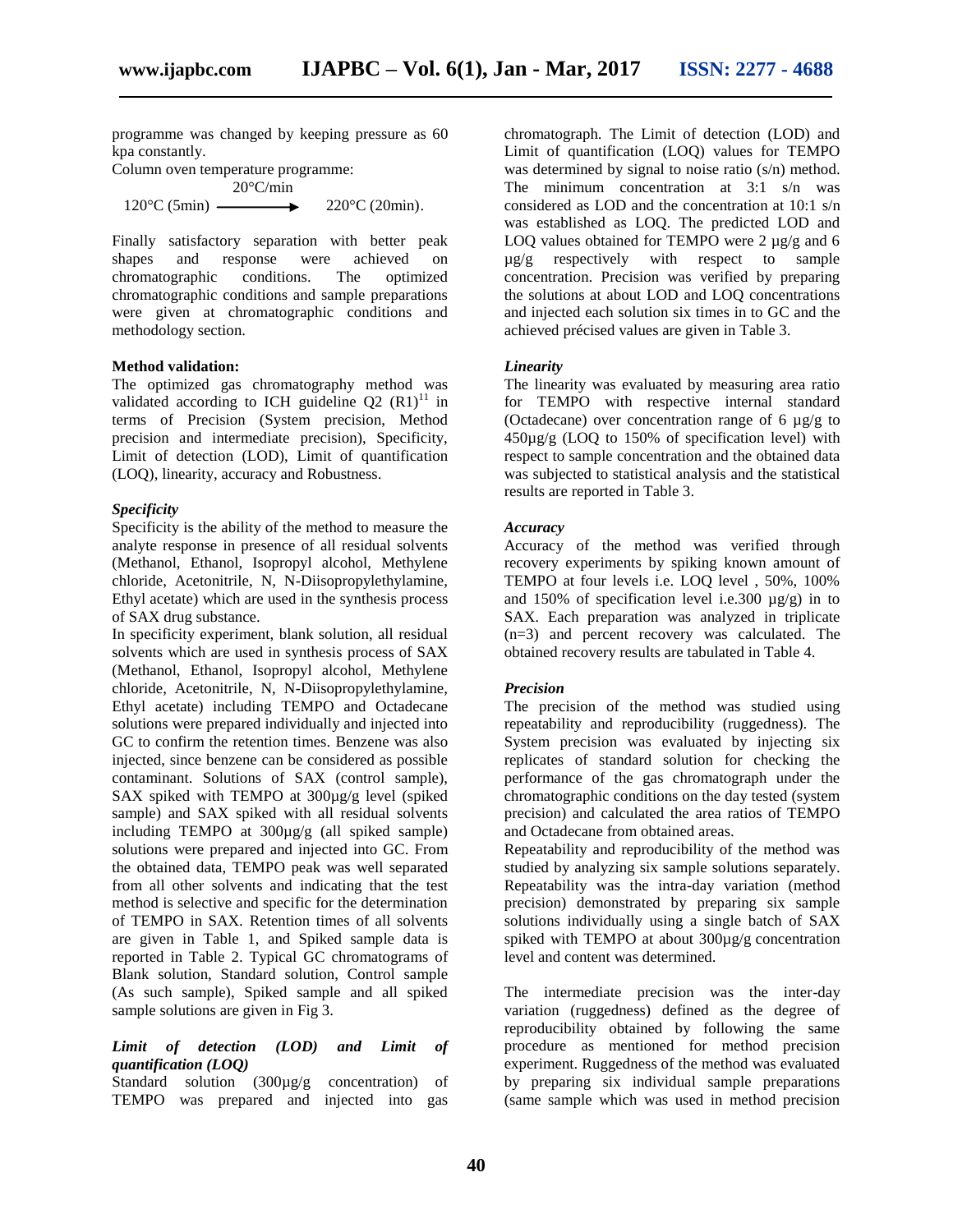experiment) by spiking TEMPO to SAX and injected into different column, different instrument and different analyst on different days. The achieved precision experiment results are given in Table 5.

#### *Robustness*

This study was performed by making deliberate variations in the method parameters. The study was carried out with respect to flow/pressure variation of carrier gas initial pressure and ramp temperature  $\pm 10\%$  and column oven initial temperature and ramp temperature  $\pm 2^{\circ}$ C as follow.

Conditions: In each robustness conditions remaining gas chromatography conditions are same as per test method.

- (i) Column flow/Pressure (-10%): 54kPa.
- (ii) Column flow/Pressure (+10%): 66kPa.
- (iii) Column oven temperature  $(-2^{\circ}C)$ :

18° C/min

```
118°C (5min) \longrightarrow 220°C (20min).
```
(iv) Column oven temperature  $(+2^{\circ}C)$ :  $22^{\circ}$  C/min 122°C (5min) 220°C (20min).

| Individual injections of all residual solvents<br>Solvent Name | RT(min)      |
|----------------------------------------------------------------|--------------|
| <b>TEMPO</b>                                                   | 5.578        |
| Octadecane                                                     | 7.828        |
| Methanol                                                       | Not Detected |
| Methylene chloride                                             | 0.842        |
| Ethyl acetate                                                  | Not Detected |
| Isopropyl alcohol                                              | Not Detected |
| N,N-Diisopropylethylamine                                      | Not Detected |
| Acetonitrile                                                   | 1.056        |
| Isopropyl tert-butyl ether                                     | 0.783        |
| tert-butanol                                                   | 1.010        |
| Benzene                                                        | 0.977        |
| Ethyl nicotinate                                               | 8.484        |
| Methyl methanesulfonate                                        | 7.013        |
| Ethyl methanesulfonate                                         | 7.190        |
| Isopropyl methanesulfonate                                     | 6.745        |
| Tetramethylethylenediamine                                     | 1.096        |
| Ethanol                                                        | Not Detected |

| Table 1                                        |  |  |  |
|------------------------------------------------|--|--|--|
| Individual injections of all residual solvents |  |  |  |

#### **Table 2**

#### **All spiked sample (Saxagliptin monohydrate drug substance spiked with TEMPO including all residual solvents)**

| SUIVULLS)                  |         |            |  |  |
|----------------------------|---------|------------|--|--|
| Solvent Name               | RT(min) | <b>RRT</b> |  |  |
| Isopropyl tert-butyl ether | 0.789   | 0.10       |  |  |
| Methylene chloride         | 0.848   | 0.11       |  |  |
| Acetonitrile               | 1.013   | 0.13       |  |  |
| <b>TEMPO</b>               | 5.700   | 0.73       |  |  |
| Isopropyl methanesulfonate | 6.727   | 0.86       |  |  |
| Methyl methanesulfonate    | 6.991   | 0.90       |  |  |
| Ethyl methanesulfonate     | 7.169   | 0.92       |  |  |
| Octadecane                 | 7.800   | 1.00       |  |  |
| Ethyl nicotinate           | 8.475   | 1.09       |  |  |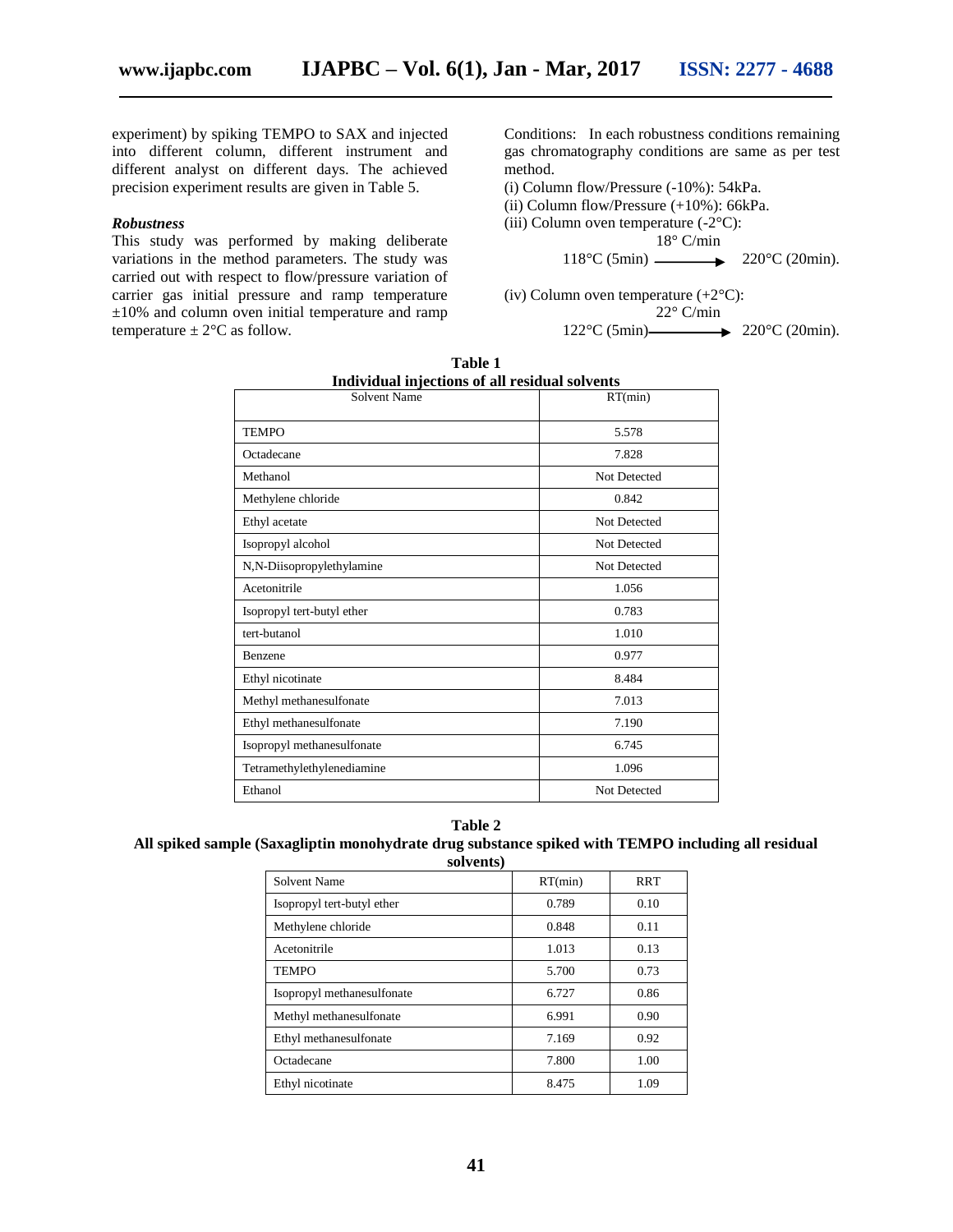

**Fig 3 Typical GC chromatograms of a) Blank solution, (b) Standard solution, (c) Saxagliptin monohydrate drug substance (as such sample), (d) Saxagliptin monohydrate drug substance spiked with TEMPO(spiked sample) and (e) Saxagliptin monohydrate drug substance spiked with TEMPO including all residual solvents (all spiked sample)**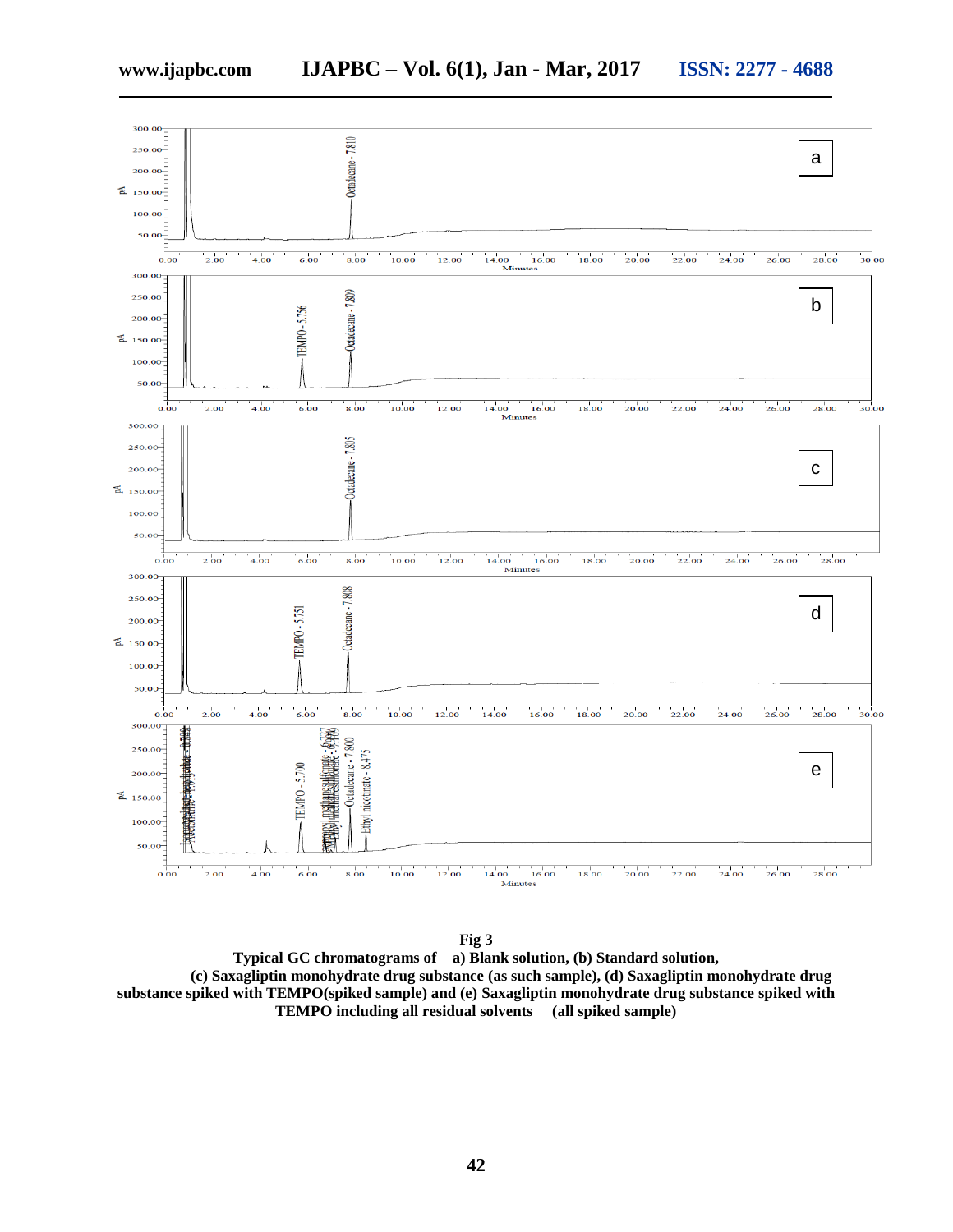| Statistical data of LOD, LOQ and Linearity experiments  |                             |  |  |
|---------------------------------------------------------|-----------------------------|--|--|
| <b>Statistical Parameters</b>                           | <b>Experimental Results</b> |  |  |
| Limit of Detection (LOD) $(\mu g/g)$                    |                             |  |  |
| Limit of Quantification (LOO) $(\mu \varrho / \varrho)$ | 6                           |  |  |
| Precision for LOD (RSD%) $(n=6)$                        | 1.6                         |  |  |
| Precision for LOO (RSD%) $(n=6)$                        | 2.8                         |  |  |
| Correlation coefficient                                 | 0.9956                      |  |  |
| Concentration range $(\mu \varrho / g)$                 | $6 - 454$                   |  |  |
| Intercept                                               | $-0.0068$                   |  |  |
| Slope                                                   | 0.0031                      |  |  |
| <b>STEYX</b>                                            | 0.055                       |  |  |
| No. of points covered                                   |                             |  |  |

**Table 3**

| <b>Accuracy data of TEMPO</b>         |         |          |           |          |  |
|---------------------------------------|---------|----------|-----------|----------|--|
| Accuracy                              | Level-I | Level-II | Level-III | Level-IV |  |
| $\text{Added}(\mu \text{g}/\text{g})$ | 6.1     | 151      | 303       | 453      |  |
| Found( $\mu$ g/g)                     | 5.6     | 134      | 270       | 385      |  |
| $Recovery(\% )$                       | 92.9    | 88.7     | 89.3      | 84.9     |  |
| $RSD(\% )$                            | 2.0     | 1.5      | 0.4       |          |  |
| Overall Recovery (%)                  |         |          |           | 88.9     |  |

**Table 4**

**Table 5 Statistical data of precision experiments**

| Injection ID                | <b>System Precision</b><br>Ratios of area counts<br>[TEMPO/Octadecane] | Method Precision<br>TEMPO content, µg/g | Ruggedness<br>TEMPO content, µg/g |  |
|-----------------------------|------------------------------------------------------------------------|-----------------------------------------|-----------------------------------|--|
|                             | 1.3006                                                                 | 290                                     | 289                               |  |
| $\mathcal{D}_{\mathcal{L}}$ | 1.3006                                                                 | 287                                     | 288                               |  |
| 3                           | 1.3033                                                                 | 290                                     | 288                               |  |
| 4                           | 1.2977                                                                 | 291                                     | 287                               |  |
| 5                           | 1.3005                                                                 | 291                                     | 285                               |  |
| 6                           | 1.3007                                                                 | 292                                     | 283                               |  |
| Mean                        | 1.3006                                                                 | 290                                     | 287                               |  |
| <b>SD</b>                   | 0.0018                                                                 | 1.7                                     | 2.3                               |  |
| $RSD(\% )$                  | 0.1                                                                    | 0.6                                     | 0.8                               |  |
| $95\%$ Cl( $\pm$ )          | 0.0019                                                                 | $\overline{c}$                          | $\overline{c}$                    |  |
| Overall statistical         | Mean                                                                   | 288                                     |                                   |  |
| $data(n=12)$                | <b>SD</b>                                                              | 2.6                                     |                                   |  |
|                             | $RSD(\% )$                                                             | 0.9                                     |                                   |  |
|                             | $95\%$ Cl( $\pm$ )                                                     | $\overline{c}$                          |                                   |  |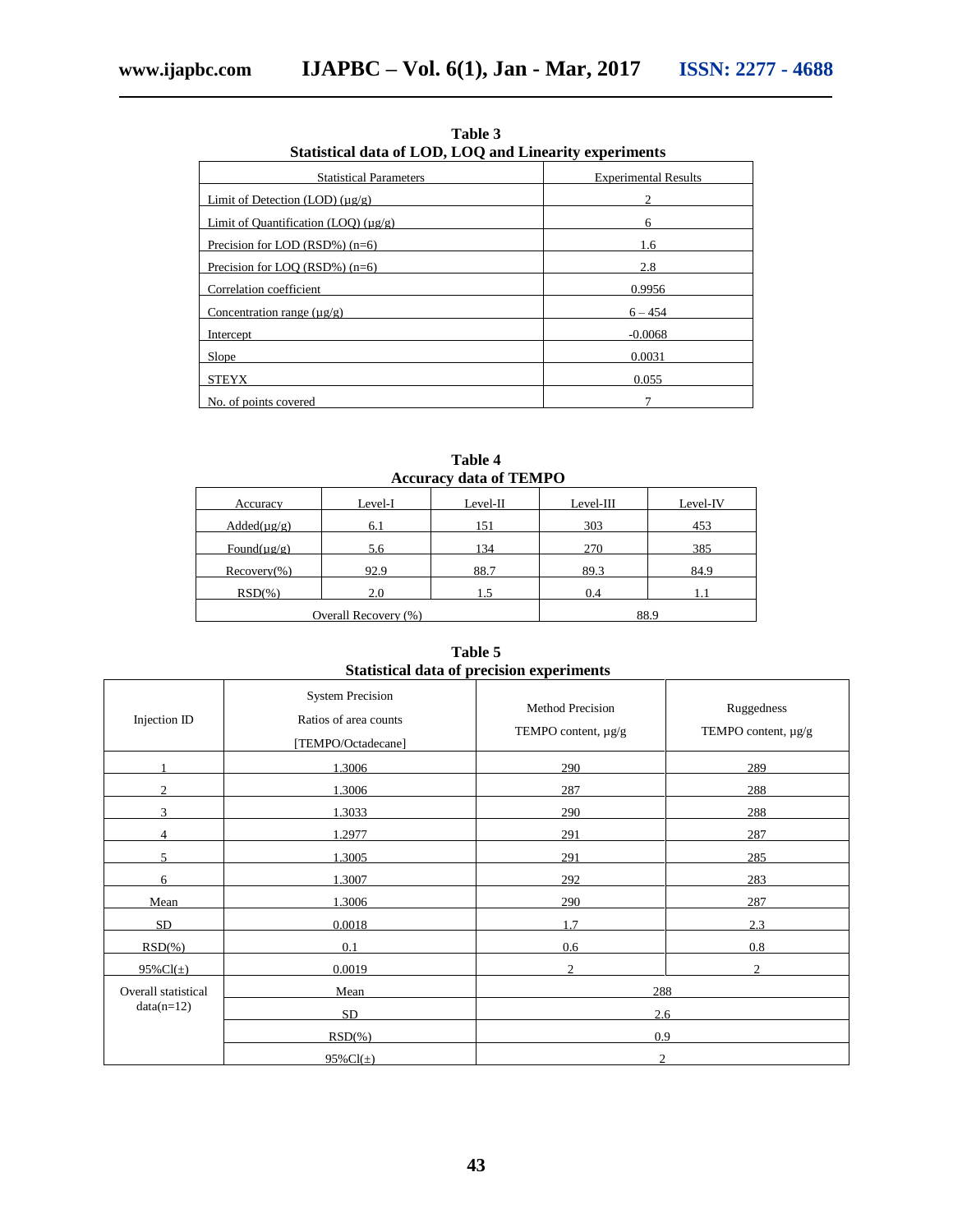| <b>Robustness data of TEMPO</b>                        |                                             |              |            |            |            |  |
|--------------------------------------------------------|---------------------------------------------|--------------|------------|------------|------------|--|
|                                                        | Variation                                   | <b>TEMPO</b> |            | Octadecane |            |  |
| Robustness condition                                   |                                             | RT, min      | <b>RRT</b> | RT, min    | <b>RRT</b> |  |
| As per methodology                                     | ۰                                           | 5.751        | 0.74       | 7.808      | 1.00       |  |
| Flow Pressure variation – Initial Pressure and<br>Ramp | $-10\%$ &-<br>$10\% / min$                  | 6.148        | 0.76       | 8.092      | 1.00       |  |
|                                                        | $+10\% \&$<br>$+10\% / min$                 | 5.338        | 0.71       | 7.557      | 1.00       |  |
| Temperature variation -                                | $-2$ °C & $-2$ °C/min                       | 6.000        | 0.74       | 8.115      | 1.00       |  |
| Initial Oven and Ramps                                 | +2 $\rm{^{\circ}C}$ &<br>$+2^{\circ}$ C/min | 5.510        | 0.73       | 7.532      | 1.00       |  |

**Table 6** 

#### **Test method conditions**

Column flow/Pressure: 60kPa Column oven temperature:

 $20^{\circ}$  C/min 120 $\degree$ C (5min)  $\longrightarrow$  220 $\degree$ C (20min).

In each robustness condition, solutions of Blank, Standard and SAX spiked with TEMPO at about 300µg/g concentration level were prepared per methodology and injected in to GC to confirm the retention times. There is no much variation in the relative retention time (RRT) of TEMPO of different deliberately varied robustness conditions from the developed methodology. Hence the test method is robust for all varied conditions. All experiments system suitability results (resolution between TEMPO and Octadecane) are given in Table 6.

# *Solution stability*

The standard solution and sample solutions were prepared by spiking TEMPO at known concentration level to SAX drug substance and stability of the solution was tested as freshly prepared and at different intervals with the gap of every one hour and up to 24hrs at ambient conditions. The stability of solution was determined by comparing results with freshly prepared standard and sample solutions. The results indicating that standard and sample solutions were stable for 24hrs at ambient conditions.

# **CONCLUSION**

The method validation data demonstrated that the developed GC method is almost equally sensitive, less expensive when compared with GCMS method referred in the literature and also specific, precise and robust. The range of validated method is from LOQ level to 450µg/g concluded from linearity, method precision and accuracy experiments data. Hence the validated GC method can be employed in to the routine analysis for the determination of TEMPO in SAX drug substance.

## **ACKNOWLEDGEMENTS**

The authors gratefully acknowledge the management of APL Research Centre-II (A Division of Aurobindo Pharma Ltd.) for giving us the opportunity to carry out the present research work. The authors are also thankful to the colleagues of Analytical Research Department and Chemical Research Department for their co-operation.

#### **REFERENCES**

- 1. Kulasa K, Edelman S. Saxagliptin: the evidence for its place in the treatment of type 2 diabetes mellitus. Core Evid, 2010; 5: 23-37
- 2. [Shubrook](http://www.ncbi.nlm.nih.gov/pubmed/?term=Shubrook%20J%5Bauth%5D) J, [Colucci](http://www.ncbi.nlm.nih.gov/pubmed/?term=Colucci%20R%5Bauth%5D) R, [Guo](http://www.ncbi.nlm.nih.gov/pubmed/?term=Guo%20A%5Bauth%5D) A, [Schwartz](http://www.ncbi.nlm.nih.gov/pubmed/?term=Schwartz%20F%5Bauth%5D) F. Saxagliptin: A Selective DPP-4 Inhibitor for the Treatment of Type 2 Diabetes Mellitus.Clin Med Insights Endocrinol Diabetes, 2011; 4: 1– 12.doi: [10.4137/CMED.S5114](http://dx.doi.org/10.4137%2FCMED.S5114)
- 3. Nirogi R, Kandikere V, Mudigonda K, Komarne ni P, Aleti R, Boggavarapu R. Sensitive liquid chromatography tandem mass spectrometry method for the quantification of sitagliptin, a DPP-4 inhibitor, in human plasma using liquid– liquid extraction. Biomed Chromatogr, 2008; 22(2): 214-222
- 4. [https://www.onglyza.com](https://www.onglyza.com/)
- 5. [http://www.sigmaaldrich.com/catalog/product/al](http://www.sigmaaldrich.com/catalog/product/aldrich/214000?lang=en®ion=IN)  $drich/214000$ ?lang=en&region=IN.
- 6. Rafiee M, Kelsey C. M, Shannon S.Electrocatalytic alcohol oxidation with TEMPO and Bicyclic Nitroxyl deriviatives: Driving Force Trumps Steric effects. J. Am. Chem. Soc, 2015; 137(46): 14751-14757